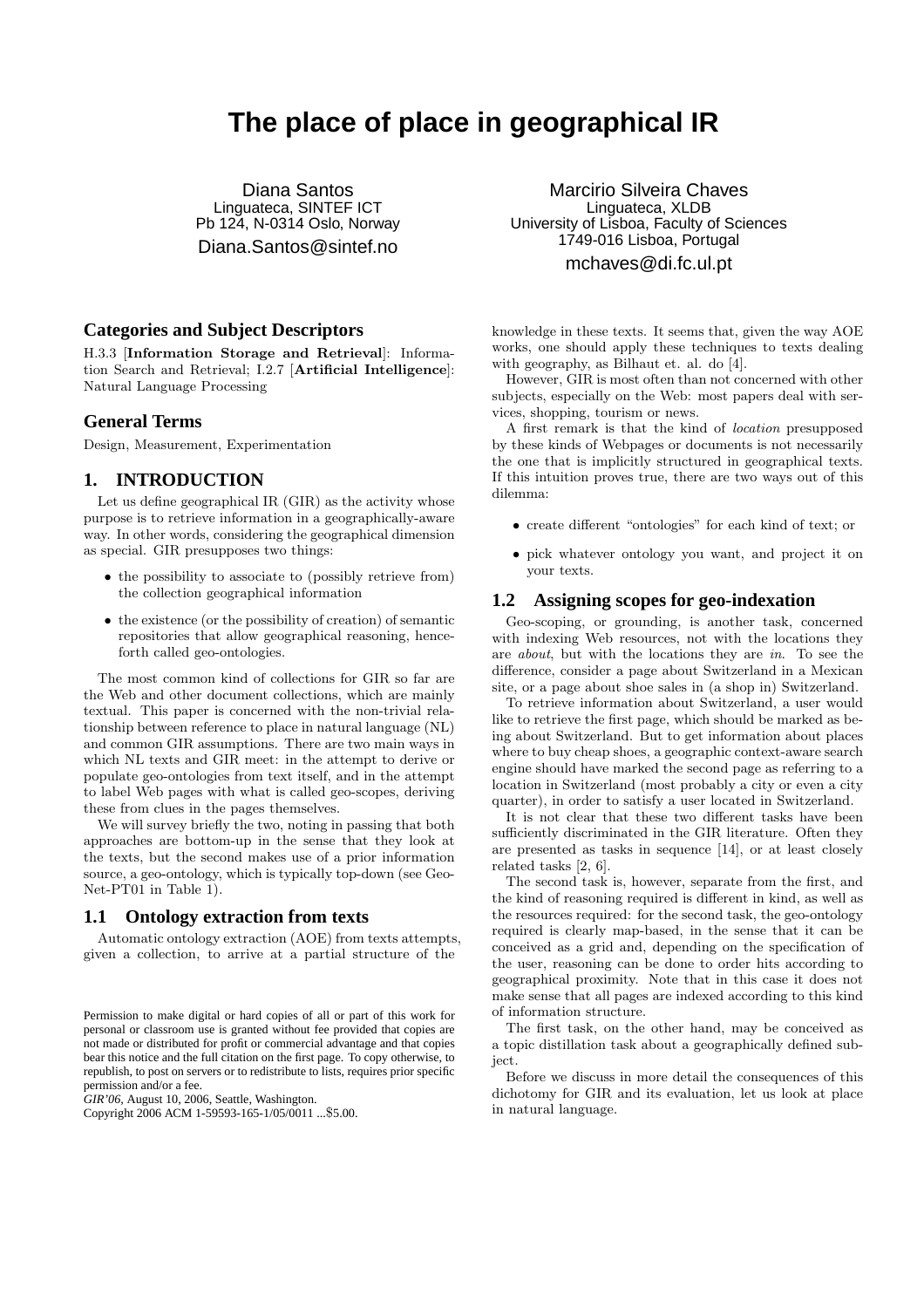| Table 1: Quantitative description of Geo-Net-PT01 for 11 location types: MW stands for multi-word, NUT                    |  |  |  |  |  |
|---------------------------------------------------------------------------------------------------------------------------|--|--|--|--|--|
| for "Nomenclature of Territorial Units for statistical purposes", $T(\text{otal})$ for perfect and P for partial matching |  |  |  |  |  |

| Location type $\#$ of distinct |                                                                             |        |       |       | number of words in terms |                  | $#$ of MW | Total     | 1 gram                                                                                      |             |
|--------------------------------|-----------------------------------------------------------------------------|--------|-------|-------|--------------------------|------------------|-----------|-----------|---------------------------------------------------------------------------------------------|-------------|
|                                | terms                                                                       |        |       |       |                          | $4\quad \sum >4$ | terms     | ambiguity | ambiguity                                                                                   |             |
|                                |                                                                             |        |       |       |                          |                  |           |           |                                                                                             |             |
| NUT <sub>1</sub>               |                                                                             |        |       |       |                          |                  |           |           |                                                                                             |             |
| $\rm NUT2$                     |                                                                             |        |       |       |                          |                  |           |           |                                                                                             |             |
| $\rm NUT3$                     | -30                                                                         |        |       |       |                          |                  | -22       |           |                                                                                             |             |
| $\operatorname{regiao}$        |                                                                             |        |       |       |                          |                  |           |           |                                                                                             |             |
| $provincia$                    | TT.                                                                         |        |       |       |                          |                  |           |           |                                                                                             |             |
| distrito                       | 18                                                                          |        |       |       |                          |                  |           |           |                                                                                             |             |
| concelho                       | 323                                                                         | 203    | 27    | -68   | 22                       |                  | 121       | 301       | $193\,$                                                                                     |             |
| ilha                           |                                                                             |        |       |       |                          |                  |           |           | $\sim$ $\sim$                                                                               |             |
| $freguesia$                    | 3,597                                                                       | 2,133  | 336   | 764   | 287                      | 77               | 1,462     |           |                                                                                             |             |
| localidade                     | 26,924                                                                      | 10,851 | 4,098 | 9,661 | 1,783                    | 531              | 16,073    |           |                                                                                             |             |
| zona                           | 3,593                                                                       | 1,201  | 540   | l,233 | 456                      | 163              | 2,392     |           | $\begin{array}{c cc} 2,799 & 1884 & 51 \ 3.655 & 2388 & 607 \ 1,241 & 804 & 55 \end{array}$ |             |
| Total                          | $34,519$ $\overline{14,421}$ $5,022$ $\overline{11,741}$ $\overline{2,561}$ |        |       |       |                          | 774              |           |           |                                                                                             | $\sim$ $ -$ |

#### **2. THE ROLE OF PLACE IN LANGUAGE**

- A culture- and language-dependent concept An influential paradigm in linguistics has claimed that conceptualization of place is basic in the way human language is structured [11]. Nonetheless (or maybe consequently), place is one of the most culture- and languagedependent concepts there is, as substantiated by a large amount of contrastive (and translation) data [23, 24, 16].
- Vagueness A key concept to understand NL is vagueness [15, 17]. In a geographical context, this means that speakers are very rarely precise enough to distinguish between a city and its downtown, between a city and a state the city is capital of, or between a different timeslice of the city and the present one. Likewise, no matter the language, near is always dependent on its argument – in addition to several other context factors. Furthermore, it is generally acknowledged in Named entity Recognition (NER) that geo-political "places" (country names, capital cities, city names, etc.) are used frequently to denote organizations, or a group of people (that lives there, or that governs those places), or even a more abstract reality. (This is a different issue from the often mentioned geo/non-geo ambiguity [2].)
- Context-dependence Context (or co-text) ranges from the time and place in which the utterance was created, to all sorts of political, cultural, sociological and interpersonal details. In fact, there is always a lot of knowledge shared by speakers/writers and addressees, that prevents saying the obvious (and shared) and adds knowledge (hence only what is peripheral gets mentioned or defined). See [5] for a similar point. Associations to place are very context dependent: Greece and Hungary are members of the North Atlantic Treaty Organization; Israel plays in the European football cup. This casts doubt on the suggestion of separating thematic from geographical relevance, as suggested by [6, 14]. Fonseca et. al. [9] describe other cases involving different categorizations of the "same" object (bodies of water), distinguishing between vertical and horizontal navigation in geo-ontologies.
- Borders are not natural Geography is a science developed to make war (as in the name of Lacoste's famous  $\text{book}^1$ ): so, limits to states and regions, such as borders, are not naturally or neutrally determined and may continue to differ. Also, they are very much timedependent. According to Leidner, the information in a large world-wide geo-ontology suffers 20,000 changes a month [12].
- Location is dependent on the style of the text, in terms of what has been called genre, or user need [1]. Back to our example of Web pages, selling shoes or providing an overview about a country is different, and so is the kind of geographic references made and the "ontology" presupposed.
- Every concept is a function of all other concepts A simple analysis of GeoCLEF topics (plus their logical extensions) shows many ways in which geographicallyaware systems could be called to play a role. As hinted in Santos [17], in the limiting case every concept is a function of – or related to – all other concepts. It should therefore be noted that the model of Bucher et al. [6], also employed in GeoCLEF 2005 [10], namely (theme, relationship, location) is a too simplified model for GIR.<sup>2</sup>
- Context explicit its use as a location The less prominent a place name is (for example because it is homonymous with another common word, or with a more wellknown place) the more probable it is that the context explicitly makes clear its use as a location. On the contrary, a clear place name won't be preceded or followed by its kind. So "similar" place names may be employed differently in natural language, depicting the full range of internal vs. external evidence determined NE's. In other words, and as usual in natural language, Gricean considerations play a prominent role in the expression of place [3].

 $1$ La géographie ça sert d'abord à faire la guerre, 1976.

<sup>2</sup> In pseudo-logical terms, a concept is a function of time and location. E.g. concept(time,location). time(concept, location). location(concept, time).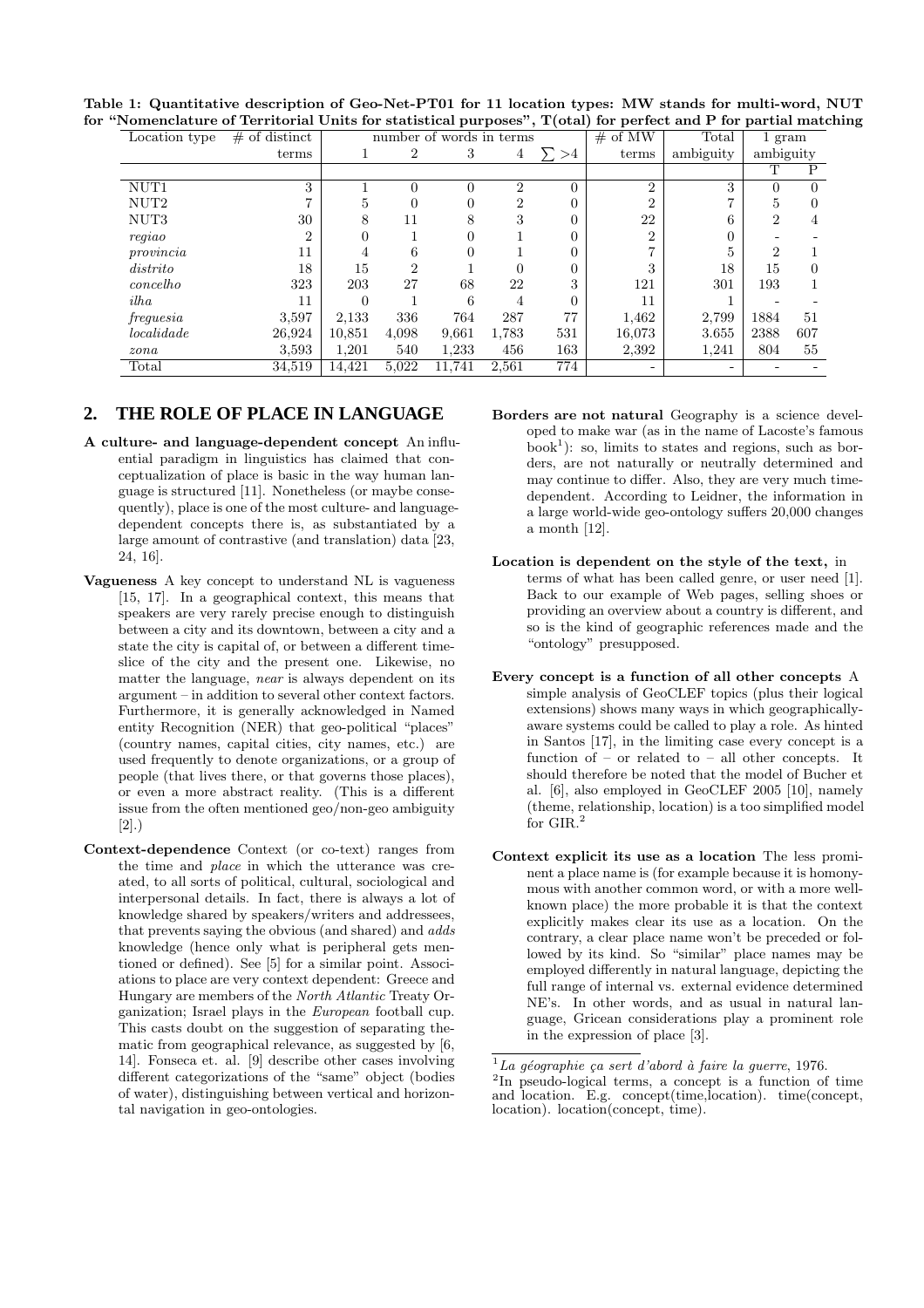Considering the user needs Finally, although it is possible to agree on the meaning of whatever complex place denoting expression, as was the case with former Eastern bloc countries in topic 35 of GeoCLEF 2006, it ultimately depends on the purpose of the information seeker which region is most relevant. So it is worth defining real user needs when evaluating GIR.

Summing up, there are many differences between a mapcentered view of GIR and the way place is conveyed in natural language. Probably the most general conclusion is that they are complementary, and that considerably more study should be devoted to how to integrate both views.

## **3. SOME EMPIRICAL DATA**

We have done some measures to assess the quantitative import of some of the points discussed above, using:

- WPT 03 The first publically available snapshot of the Portuguese Web, based on a crawl by tumba! search engine (tumba.pt) in 2003 and available as a mySQL database [21].
- Geo-Net-PT01 A large geo-ontology of administrative locations in Portugal, by integrating several authoritative sources [8].
- SIEMÊS A broad-coverage NER system for Portuguese,  $SIEMES$  [19].
- HAREM Golden Collection (GC) A manually revised and annotated NER collection for Portuguese, deployed for the HAREM evaluation contest [18].

Table 1 measures the overlap between a map-based geoontology (Geo-Net-PT01) and the texts we wanted to ground. The location types, in the first column, represent the administrative division of Portugal. These are culture-dependent, since the granularity and nomenclature often vary when dealing with different countries.

We also extracted some statistics about geographical ambiguity in Geo-Net-PT01 (Table 2), and about reference to geographical concepts in Portuguese texts, using the NEannotated GC from HAREM (excluding the Brazilian texts, since Geo-Net-PT01 only contains data about Portugal). This collection contains 127 documents and 68,336 words.

Table 2: Distribution and ambiguity of the terms in Geo-Net-PT01 by size in words

| Term size | Distinct | Ambiguous $(\%)$ | Token ambiguous $(\%)$ |
|-----------|----------|------------------|------------------------|
| One       | 11,561   | 2,433(21.04)     | $5,293$ $(45.78)$      |
| Two       | 4,569    | 381 (8.34)       | 834 (18.25)            |
| Three     | 10.984   | 705(6.42)        | $1,462$ $(13.31)$      |
| Four      | 2,351    | 194(8.25)        | 404(17.18)             |
| Five      | 589      | 20(3.39)         | 42(7.13)               |
| Six       | 109      |                  |                        |
| Seven     | 42       | O                |                        |
| Eight     | 6        | 0                |                        |
| Nine      | 6        |                  |                        |
| Total     | 30,217   | 3.733 (12.35)    | 8,035 (26.59)          |

Table 3 presents the match of the local category in Geo-Net-PT01 and GKB-ML - a multilingual ontology with 15,005 names in four languages (751 (4.87%) in Portuguese): only ca. 33% (22%) of the administrative place names appear

in these geo-ontologies. Although neither postal addresses (correio) nor virtual locations (such as TV or newspapers) would ever be present in Geo-Net-PT01, it is relevant to note that they are seen as locations in natural language.

Note that SIEMES has been developed independently of WPT 03 and tumba!. In fact, the lexical knowledge it employs is encoded in the REPENTINO gazetteer [20], most of which was created from the Web in Portuguese (all Web, not specifically the one indexed by tumba!). Note also that the categories of SIEMES, in addition to be shaped by HAREM guidelines, were based on practical considerations of which names were possible to amass in large quantities. Neither of these considerations relate in any way to the specific problem of assigning scopes to Web resources. Rather, both HAREM and SIEMES belong to the information extraction tradition in NLP.

In the full paper, we present briefly the procedure followed and the (preliminary) results, discussed in Chaves and Santos [7]:

- How many documents (on a random subset of the Portuguese Web, 32,000 documents) mention geographical locations by name<sup>3</sup> at all? 24,468 (76.46%).
- Whenever locations are mentioned, how many and how repeatedly? On average, 11.31 locations and 7.34 distinct per document with location.
- What kind of locations are we talking about? Most of them (70%) correspond to city, town or village names, followed by full address (7.31%), socio-cultural places  $(7.24\%)$  and countries  $(4.14\%).$
- How often are these locations present in Geo-Net-PT01? Only 10% of the types can be found in Geo-Net-PT01.
- What about the ambiguity with people's and organization's names? We found that 31.21% of the person distinct named entities (NEs) and 23.43% of the organization distinct NEs contain a geographic name included in Geo-Net-PT-01.

#### **4. FINAL REMARKS**

We presented the distinct roles of place names in NL. These roles include culture- and language-dependency, vagueness and context-dependence among others. These different ways place is conveyed in natural language can complement the map-centered view of GIR.

Further works include deepening the comparison between the places in geo-ontologies built from authoritative data sources and places mentioned in NL texts, as well as the building of geo-ontologies from these texts.

## **Acknowledgments**

Linguateca is financed by grant POSI/PLP/43931/2001 from the Portuguese Fundação para a Ciência e Tecnologia, cofinanced by POSI.

# **5. REFERENCES**<br>[1] R. Aires, S. Aluísio, and D. Santos. User-aware page

classification in a search engine. In Stylistic Analysis Of Text For Information Access, SIGIR'05 Workshop, Salvador, Bahia, Brazil, 19 August 2005.

 $3\text{As recognized by SIEMÊS, whose precision and recall in}$ HAREM Web texts is respectively 70% and 75%.